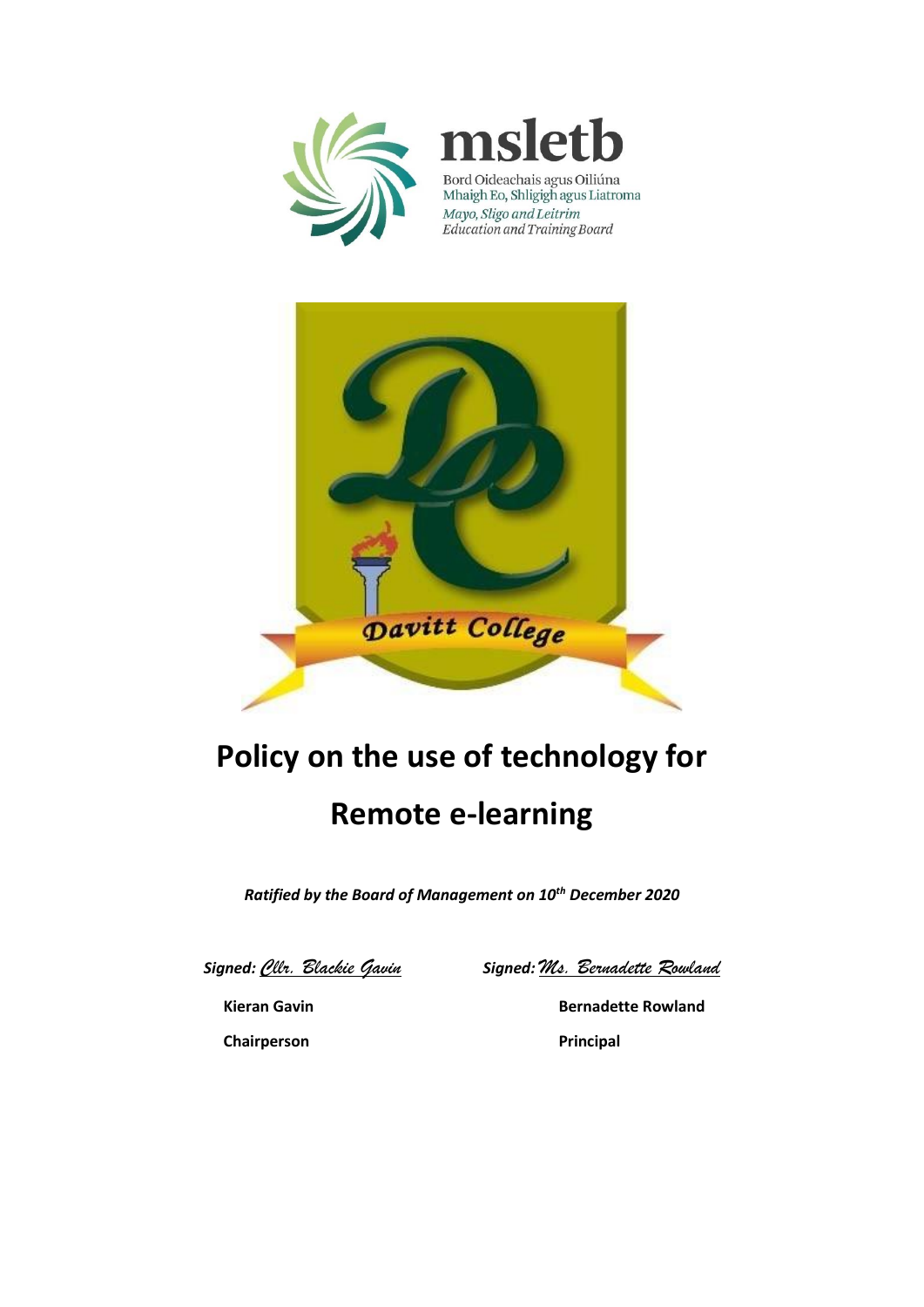## **Introduction**

Davitt College is a school under the patronage of Mayo Sligo Leitrim Education and Training Board (MSLETB). As a school under the patronage of MSLETB and who take instruction from the Department of Education and Skills, it is of paramount importance that we have policies to ensure that procedures are in place that fulfil our statutory obligations.

The purpose of this policy is to provide guidelines and information to students, their parents/guardians, and staff, surrounding the use of technology when learning remotely i.e. from a place other than school and where it is not possible for the teacher to deliver the class within the same location, as would be the case, if the class was taking place in a classroom setting.

While this policy informs best practice for remote learning and the use of online technologies during normal school term, it is devised in response to the Covid-19 emergency and is intended to provide guidance for the conduct of remote teaching and learning during an extended unforeseen school closure.

This policy does not set out to replace our Acceptable Usage Policy but rather intends to be an important addition to the area of learning from a digital platform.

The policy presented here should be read also in tandem with our school's Code of Behaviour, Acceptable Use Policy and Anti-Bullying (including Cyber Bullying) Policy. Staff members should read this policy in tandem with *MSLETB's INFORMATION and COMMUNTCATIONS TECHNOLOGY (ICT) ACCEPTAPLE USAGE POLICY.*

The primary obligations that all schools have are to the welfare of the learners in their school. This policy, therefore, seeks to ensure that remote learning is safe for all student learners under Child Protection Policy and that their data is also protected under GDPR legislation.

Schools must ensure that learning may be able to take place in an environment that is respectful and fair and meets its statutory duties.

This Policy is prepared, therefore, in accordance with the provisions of the Department of Education & Skills and relevant sections of:

- The Education Act (1998)
- Education (Welfare) Act (2000)
- Equal Status Act (2000)
- Education for Persons with Special Educational Needs Act (2004)
- Disability Act (2005)
- Children First 2017
- GDPR
- Department of Education: Child Protection Procedures for Primary and Post Primary schools
- NEWB Guidelines for Developing a Code of Behaviour (2008).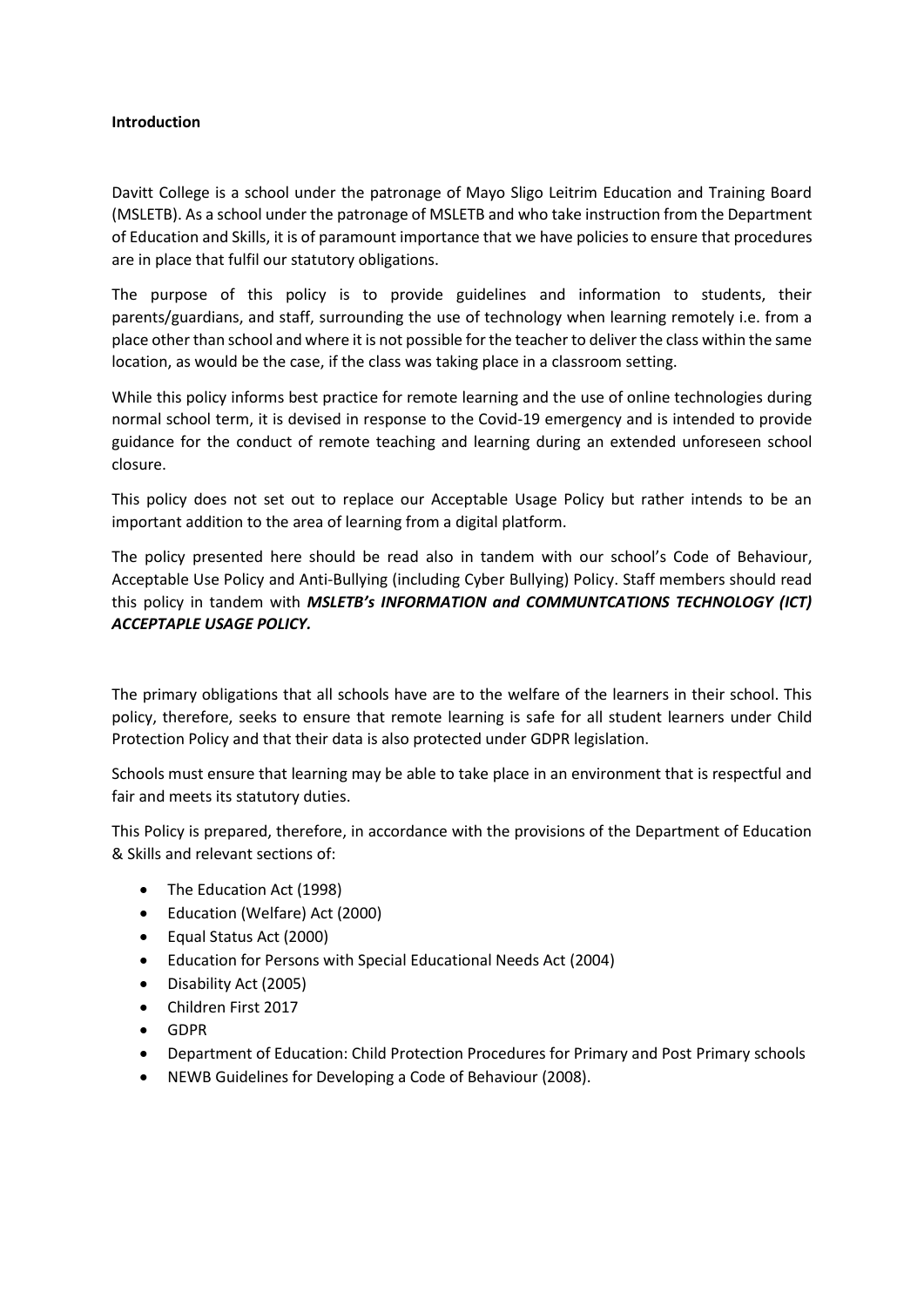## **Context**

Teaching and Learning is always evolving, especially, as we move deeper into the 21st century. Developments in IT provide us all with great opportunities as learners and teachers. Never before has there been greater scope to learn using technology and it continues to change the learning relationship between teachers and students.

Advances in technology mean that assignments can be delivered remotely and that greater access to information on the internet affords the opportunities for real learning to take place under the watchful and professional guidance of the teacher.

However, whether a child is being directed remotely or via a traditional classroom environment, it is very important that all partners are aware that once a learning exchange takes place between a student and teacher, whether at home or school, the same statutory rules apply i.e. the school's Code of Behaviour and all of the school's policies.

This Policy has been developed during the Covid-19 Pandemic, when remote teaching and learning was imposed on the school community, without prior knowledge and preparation. Davitt College endeavours to make it very clear to all of our partners that the values that are instilled in all of our policies remain, no matter how we change our teaching and learning methodologies or the location of that teaching and learning. This includes remote learning or when a child is being taught in an environment that is not within the school building and the teacher may be working remotely and is not present with the student(s).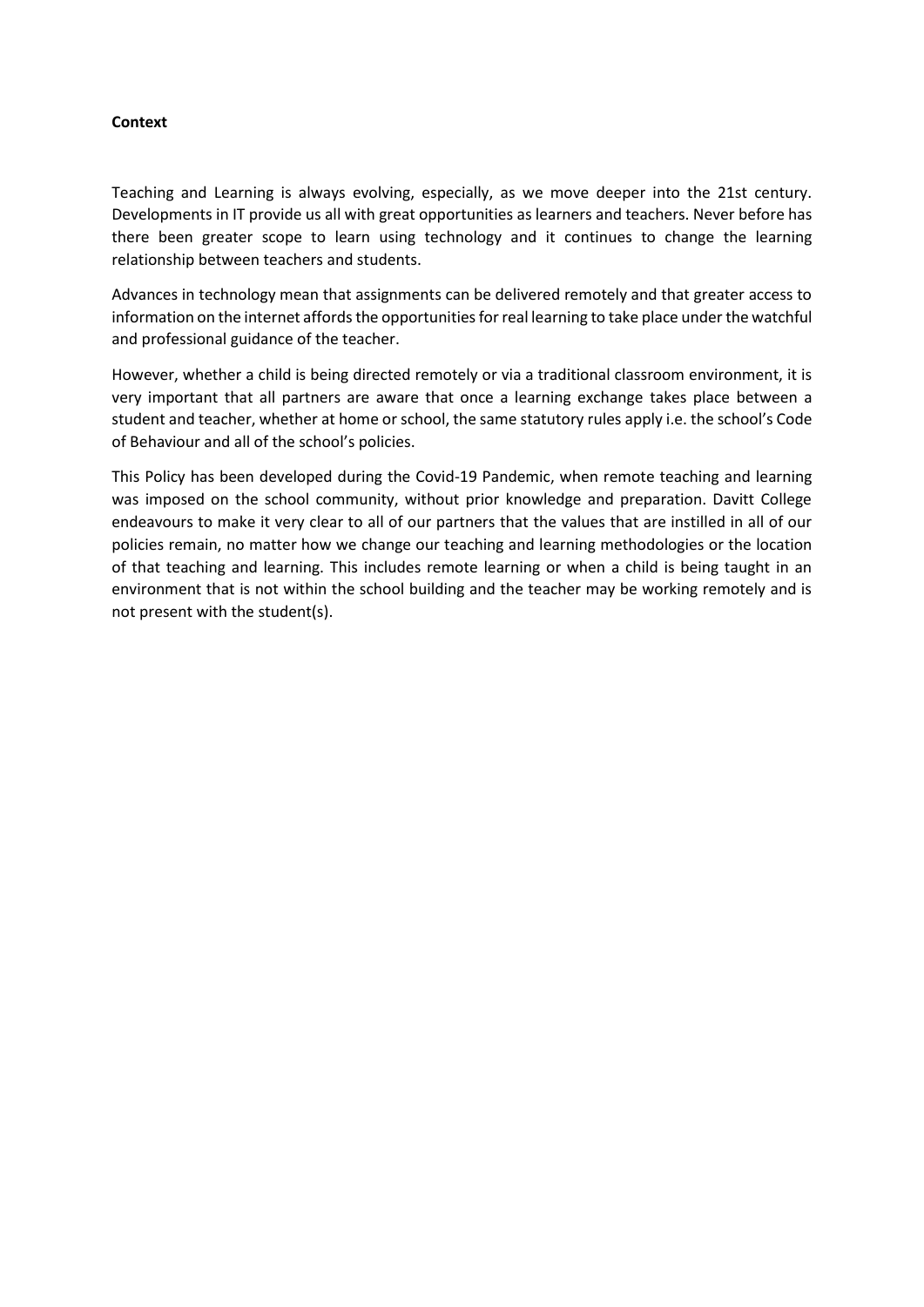## **Guidelines on the appropriate use of Online Platforms for engaging in remote teaching and learning**

Davitt College encourages all students to use Microsoft Office 365. All students have been given account details. If problems arise with Microsoft Office 365 they should contact WilliamRowan@msletb.ie.

Microsoft Teams is a very useful tool for remote teaching and learning.

**The primary online platform our school is currently using is Microsoft Teams**. This may change in time but the sentiment and instructions within this policy shall remain valid no matter what platform we use in the future.

1. Teachers when working remotely will on most occasions try to communicate online during normal working hours and will endeavour not to communicate with students outside of these hours. However, everyone's circumstance is different and we have to be as accommodating to all members of our school community as we can, especially in these uncertain times. Parents and students need to be aware that teachers may have to send material/ assignments outside of regular school opening hours. This does not mean there is an expectation on the student to begin work at the time it is received.

Likewise, there is never an expectation on the teacher to have to correct or comment on work sent via Office365 outside of normal school hours. Whilst it might suit teachers or students to communicate outside of normal working hours, it is essential that everyone agrees that responses or actions outside of normal working hours are not required. We would urge all members of the school community to turn off notifications outside of their learning/working hours.

2. In so far as possible, provision for SEN students, will be made when using Remote Learning methodologies.

3. No matter what time a student and/ or teacher is on Office365 i.e. whether the teacher is online giving a tutorial or not- the moment a student logs onto Office365 they must abide by the school rules and the rules will be implemented if and when necessary.

4. Students cannot choose to leave a Team once a teacher has created one.

5. The material created by the teacher on Teams is the property of the teacher and students do not have permission to share with others outside of the Team unless given permission to do so. **Recordings should not be made of any online tutorial unless with explicit permission from the teacher**. In this instance, it is of utmost importance that any such recordings are not shared.

6. Teachers may choose to conduct live classes. Microsoft Teams conference might be used. We would like to avoid the scenario of students being compelled to disable their webcams and/or muting their audio. In order to avoid this scenario, we are using a high trust model. Teachers will trust students to behave appropriately online, as they would in their real classroom. Students' attire must be suitable. Students will not record the class unless with the prior permission of the teacher conducting the live online class. If a recording is made with the permission of the teacher, it cannot be shared with anyone outside of the class.